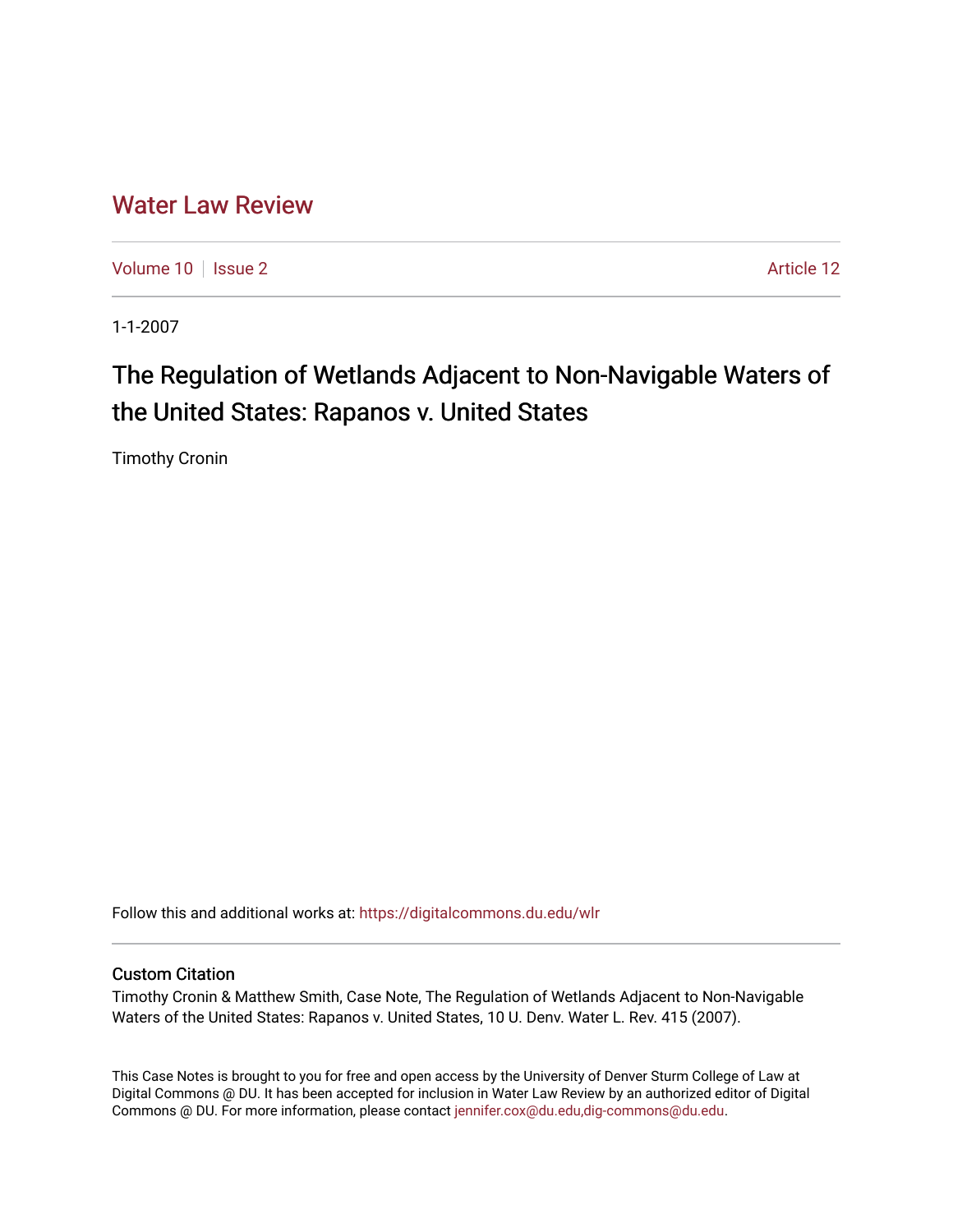### **THE REGULATION OF WETLANDS ADJACENT TO NON-NAVIGABLE WATERS OF THE UNITED STATES:** *RAPANOS V. UNITED STATES*

#### **I. INTRODUCTION**

In *Rapanos v. United States,* the United States Supreme Court delivered a 4-1-4 split decision that created two distinct alternatives for determination of the United States Army Corps of Engineers' ("Corps") jurisdiction over wetlands "neighboring" non-navigable waters, or tributaries of traditional "navigable waters."' *Rapanos* was a consolidated action of two cases from the Sixth Circuit Court of Appeals: *United States v. Rapanos* and *Carabell v. United States Army Corps of Engineers.'* In both cases, the United States Court of Appeals for the Sixth Circuit held in favor of Corps' jurisdiction over wetlands adjacent to "tributaries" of navigable waters.<sup>3</sup> In the consolidated action, the Supreme Court vacated and remanded both Circuit decisions for consideration of the facts of each case in light of the Court's alternative descriptions of the Corps' jurisdiction.<sup>4</sup>

As the Justices who filed opinions in Rapanos pointed out, the difficulty in specifying the extent of the Corps' jurisdiction over wetlands is

Rapanos v. United States *(Rapanos II)*, 126 S. Ct. 2208 (2006). "Neighboring" is a qualifier used to describe the term "adjacent" in the Corps regulations. 33 C.F.R. **§** 328.3(c).

<sup>2.</sup> Carabell v. U.S. Army Corps of Eng'rs, 391 F.3d 704 (6th Cir. 2004); United States v. Rapanos *(Rapanos 1),* 376 F.3d 629 (6th Cir. 2004).

<sup>3.</sup> The courts in both these cases used the word "tributaries" to describe the drains and streams adjacent to the wetlands at issue. *Carabell,* 391 F.3d at 708-09; *Rapanos I,* 376 F.3d at 642.

*<sup>4.</sup> Rapanos II,* 126 S. Ct. at 2235.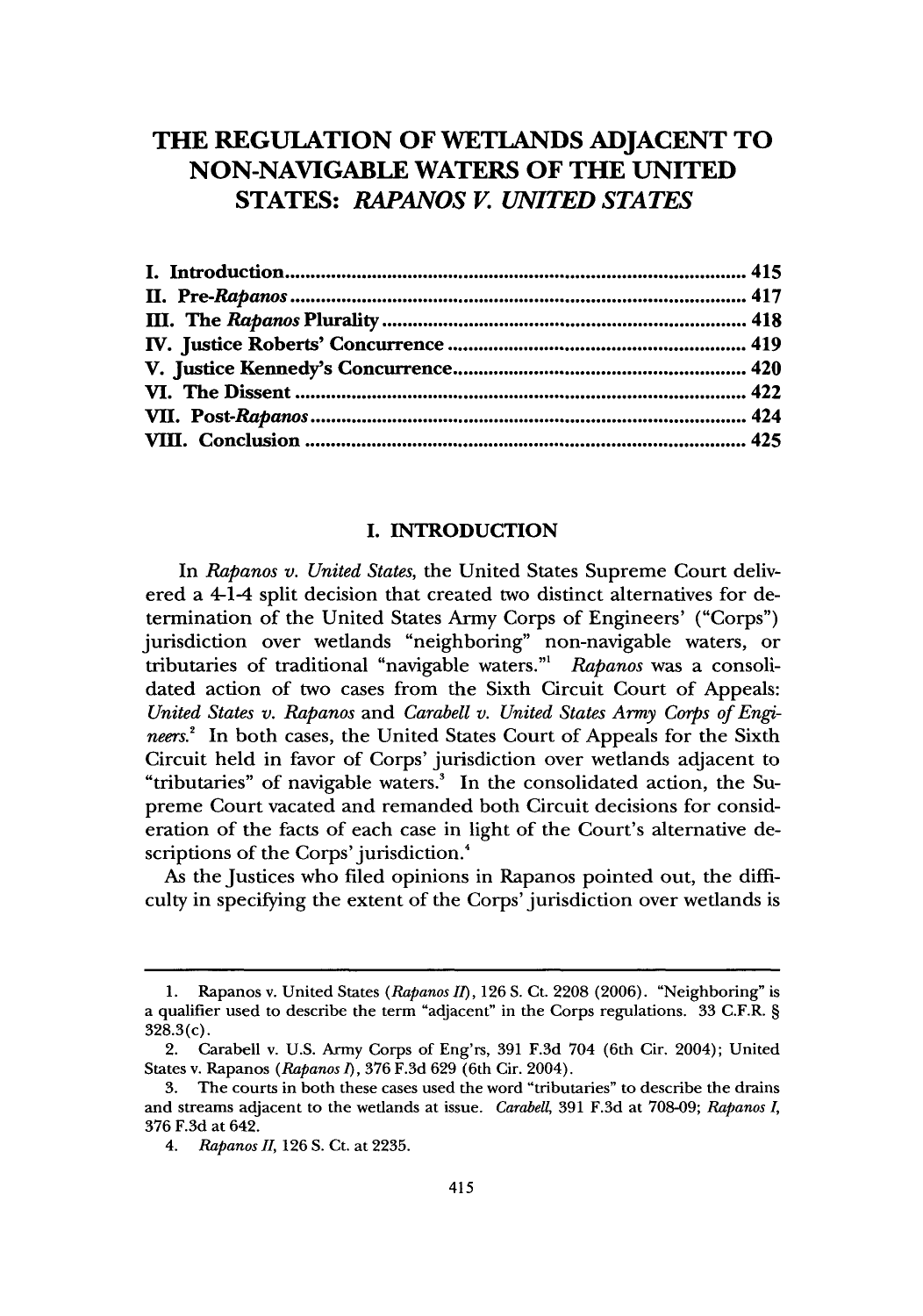largely due to the language of the Clean Water Act ("CWA").5 The CWA uses the words "navigable waters" to designate those watercourses that Congress sought to protect with the CWA. The definition of "navigable waters" engenders confusion and litigation and is at the heart of the dispute in Rapanos. The CWA's stated purpose is to restore and maintain the chemical, physical, and biological integrity of the Nation's waters.6 In order to accomplish that objective, section 404 of the CWA requires a permit from the Corps for the "discharge of dredged or fill material" into the Nation's "navigable waters."7 Consequently, a developer wishing to fill wetlands may have to expend significant time and resources in obtaining the required permits.8 Aside from the resource expenditures, though, the real dilemma for developers is determining which watercourses on their land are regulated waters.9 The Corps regulates wetlands to the extent those wetlands may be defined as "navigable waters." Consequently, the critical questions the Court faced in Rapanos were the permissible definition of "navigable waters," and the extent wetlands must be related to those waters to become subject to the Corps' jurisdiction.

*Rapanos* was the third case in which the Supreme Court addressed the Corps' jurisdiction under the CWA. In the first action, a unanimous Court granted the Corps jurisdiction over wetlands directly adjacent to navigable-in-fact waters, or waters that fit the traditional definition of navigability.'" In the second case, a more divided Court (5-4 majority) refused to grant the Corps jurisdiction over "isolated ponds" far from any navigable water.<sup>11</sup> In *Rapanos*, the Court faced the question of the Corps' jurisdiction over wetlands with a more attenuated connection to navigable waters than those directly adjacent to navigable waters, but with a less attenuated connection than remote ponds and swamps. *Rapanos* offered the Court the perfect opportunity to

<sup>5.</sup> *See* Steve Louthan, *US. Supreme Court Sharply Split over Wetlands,* URBAN LAND, Jan. 2007, at 126 [hereinafter Louthan, *Court Sharply Split].*

<sup>6. 33</sup> U.S.C. § 1251(a).

<sup>7.</sup> *Id.* § 1344(a).

*<sup>8.</sup> See generally Rapanos II;* Less costly and time consuming nationwide or regional permits are available: "[g] eneral permits are often issued by USACE for categories of activities that are similar in nature and would have only minimal individual or cumulative adverse environmental effects. General permits can be issued on a nationwide ("nationwide permit") or regional ("regional general permit") basis." UNITED STATES ENV'T PROT. AGENCY, OVERVIEW OF EPA AUTHORITIES FOR NATURAL RESOURCE MANAGERS **DEVELOPING** AQUATIC INVASIvE SPECIES RAPID RESPONSE **AND** MANAGEMENT PLANS: CWA SECTION 404-PERMITS TO DISCHARGE DREDGED OR FILL MATERIAL, http://www.epa.gov/ owow/invasive species/invasives management/cwa404.html (last visited Aug. 9, 2007).

**<sup>9.</sup>** Louthan, *Court Sharply Split, supra* note **5,** at **126.**

<sup>10.</sup> United States v. Riverside Bayview Homes, Inc. *(Riverside Bayview II),* 474 U.S. 121,133 (1985).

**<sup>11.</sup>** Solid Waste Agency of **N.** Cook County v. U.S. Army Corps of Eng'rs *(SWANCC),* 531 U.S. 159, 171-72 (2001).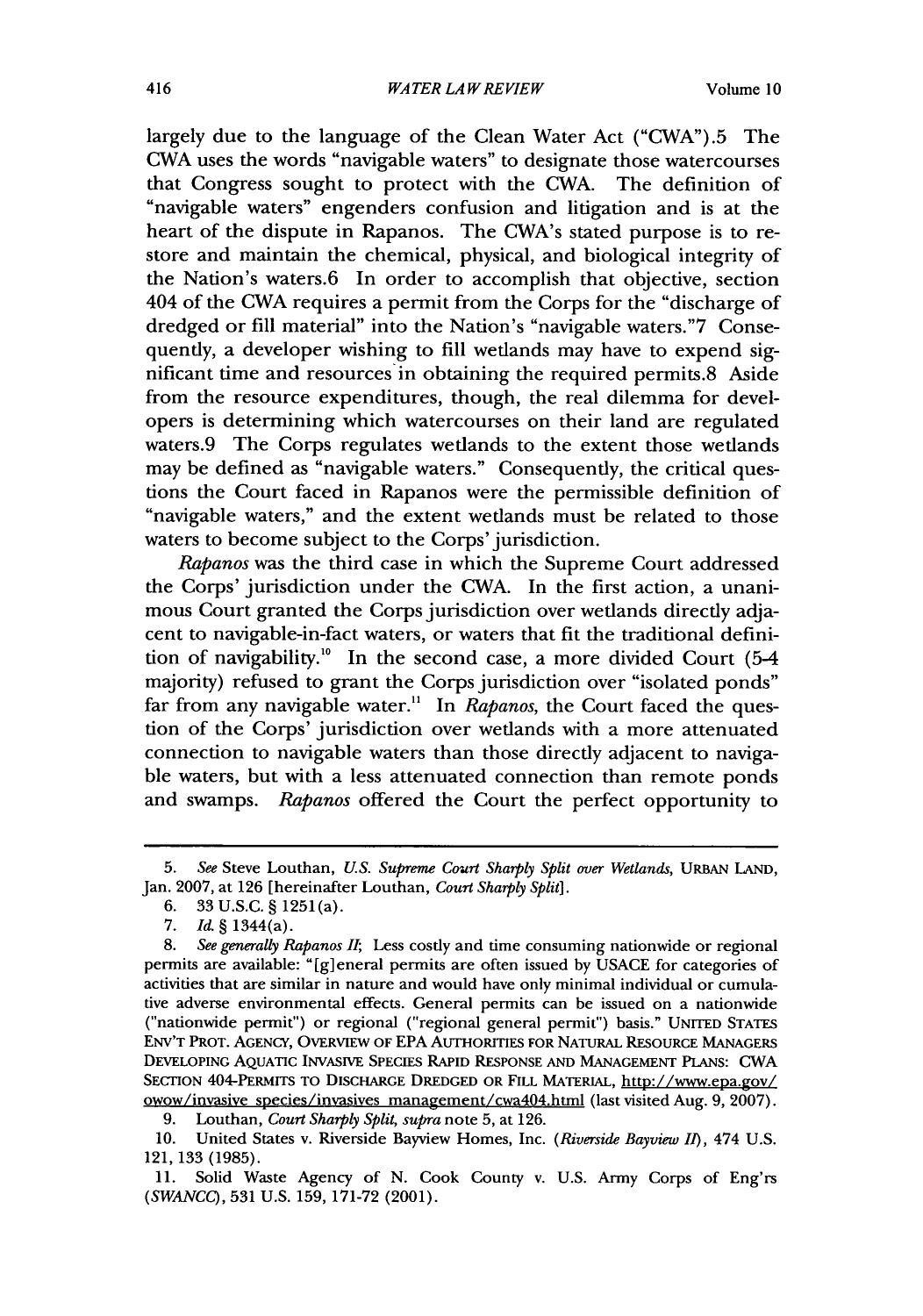*CASE NOTE*

clarify the exact extent of Corps' jurisdiction over wetlands.'" However, the Court's dual holdings in *Rapanos* only obscured the scope of the Corps' regulatory authority behind two competing tests that are neither completely loyal to the language of the CWA, nor directly track Court precedent under the CWA.

#### *U. PRE-RAPANOS*

The Court's first attempt at interpreting the Corps' jurisdiction under the CWA took place in 1985, thirteen years after the Act's enactment and over a decade after the Corps promulgated regulations defining the scope of its jurisdiction." In *United States v. Riverside Bayview Homes, Inc.,* the parties sought a judicial determination of whether an eighty-acre wetland owned by Riverside Bayview Homes, Inc. was an "adjacent wetland" within the meaning of the CWA and therefore subject to the Corps' jurisdiction." The disputed wetland abutted Lake St. Clair, a traditionally-navigable lake and, although no continuous surface hydrological connection existed between the wetland and lake, the wetland was susceptible to periodic inundation during times of high lake levels.<sup>15</sup> Faced with drawing a line where no clear line existed, the Court-in a unanimous decision-chose to give deference to the Corps' regulations. The Court held that, although no continuous surface hydrological connection actually existed between the wetland and the traditionally navigable waterway, the Corps' assertion of jurisdiction over the *Riverside Bayview* wetland was nonetheless in harmony with the language, policies, and history of the CWA.<sup>16</sup>

Subsequent to the *Riverside Bayview* holding, the Court's unanimous endorsement of the regulations promulgated by the Corps lead to the Corps adopting increasingly broad interpretations of its own regulations under the CWA.'7 "For example, in 1986, to 'clarify' the reach of its jurisdiction, the Corps announced the so-called 'Migratory Bird Rule,' which purported to extend its jurisdiction to any intrastate waters '[w]hich are or would be used as habitat' by migratory birds."'8 In fact, it was the adoption of the Migratory Bird Rule which would lead to the Court's second opinion regarding the Corps' jurisdiction

<sup>12.</sup> ChanningJ. Martin, *Supreme Court Decides Clean Water Act Cases,* 38 **TRENDS:** ABA **SEC. OF** THE **ENV'T,** ENERGY, & RES. NEWSLETTER 1, 1 (2006).

<sup>13.</sup> *Riverside Bayview* 11, 474 U.S. at 123-24 & n. 1.

<sup>14.</sup> *Id.* at 124-25.

<sup>15.</sup> United States v. Riverside Bayview Homes, Inc. *(Riverside Bayview 1),* 729 F.2d 391, 393-94 (6th Cir. 1984).

<sup>16.</sup> *Riverside Bayview* 11, 474 U.S. at 465; *see also* Steve Louthan, *Federal Jurisdiction Under the Clean Water Act After Rapanos,* 35 COLO. LAw. 47, 48 (Dec. 2006) [hereinafter Louthan, *Federal Jurisdiction*].

<sup>17.</sup> *Rapanos II,* 126 **S.** Ct. at 2216.

<sup>18.</sup> *Id.* at 2216-17.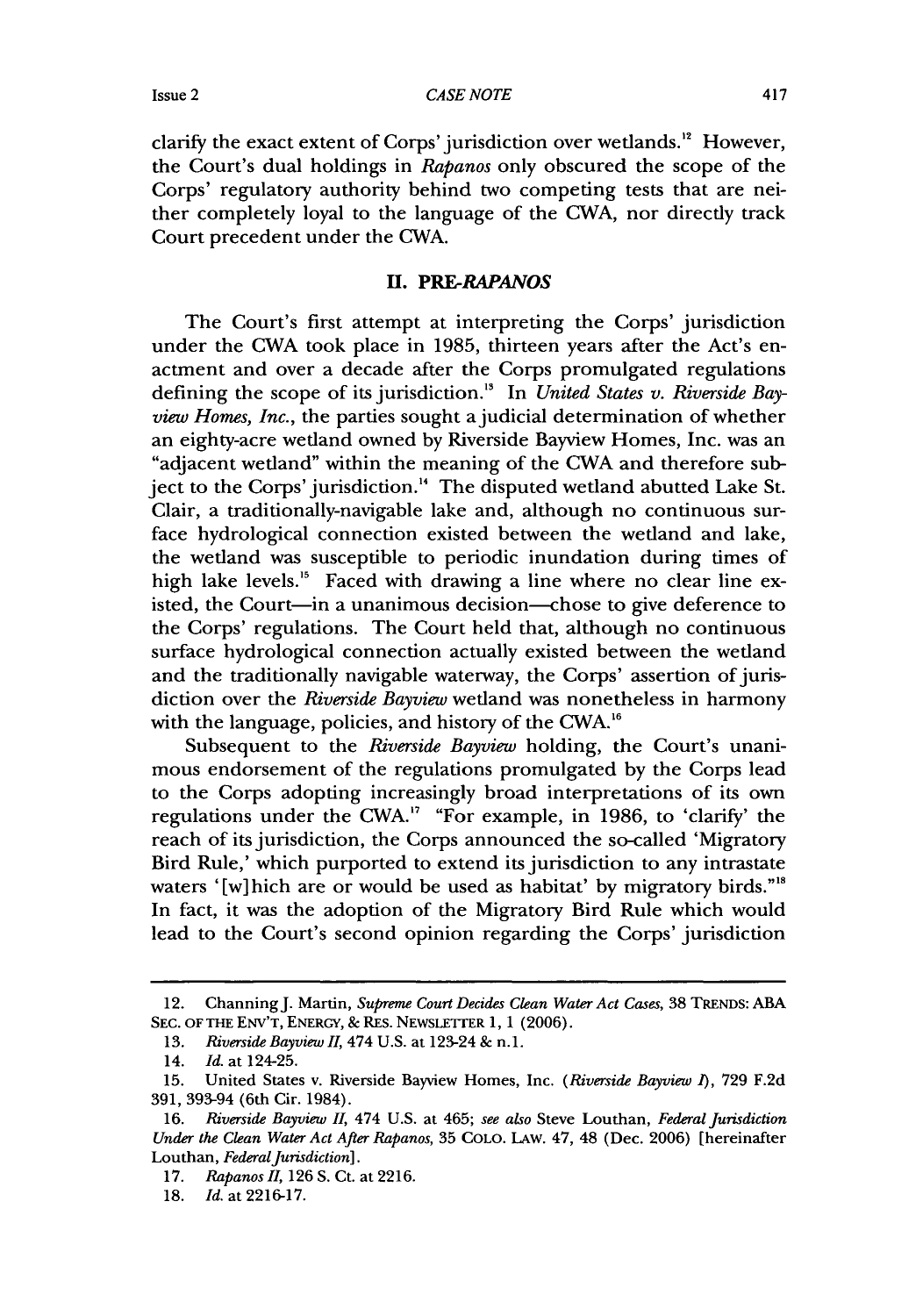under the CWA in *Solid Waste Agency of Northern Cook County v. United States Army Corps of Engineers (" SWANCC') ."*

In *SWANCC,* a consortium of municipalities sought to convert an abandoned sand and gravel pit into a disposal site for nonhazardous solid waste.<sup>20</sup> Since its abandonment, a number of permanent and seasonal ponds had formed, thereby providing a habitat to migratory birds.<sup>21</sup> Because of its isolated location, the proposed site did not have any hydrological connection with, nor was it adjacent to any traditionally navigable waterway and therefore lacked a significant nexus to a navigable waterway.<sup>22</sup> In its ruling, apparently becoming somewhat In its ruling, apparently becoming somewhat disenchanted with the Corps' unbridled exercise of jurisdiction over non-navigable waterways, the Court, in a 5-4 majority decision, concluded the Corps had overstepped its jurisdictional authority.<sup>25</sup> In so doing, the Court effectively applied the breaks to what had previously been a carte blanche approach by Corps in interpreting its own jurisdiction under the CWA.

#### m. **THE** *RAPANOS* **PLURALITY**

In *Rapanos,* the Court faced a new challenge when confronted with wetlands that did not match the geographical characteristics found in either *Riverside Bayview* or *SWANCC*. As a result, the distinct geographic nature of the disputed wetlands in *Rapanos* proved to be even more problematic for the Court to make a statutory interpretation than its predecessors in *Riverside Bayview* and *SWANCC.* In the plurality decision authored by Justice Scalia, the Court employed a piece-meal approach to interpret an inherently ambiguous statute. Although Justice Scalia dedicated a considerable amount of his opinion refuting the reasoning championed by Justice Kennedy in his concurring opinion and by Justice Stevens in the dissenting opinion, he established a twoprong test to determine if a wetland similarly situated to the Rapanos and Carbell sites was in fact a wetland covered by the CWA. $^{24}$  The test requires two findings:

First, that the adjacent channel contains a "wate[r] of the United States," *(i.e.,* a relatively permanent body of water connected to traditional interstate navigable waters); and second, that the wetland has a

- 22. *Id.* at 164.
- 23. *Id.* at 174.

<sup>19.</sup> *See SWANCC,* 531 U.S. 159, 164 (2001).

<sup>20.</sup> *Id.* at 162-63.

<sup>21.</sup> *Id. at* 163.

<sup>24.</sup> *Rapanos II,* 126 S. Ct. 2208, 2226 (2006).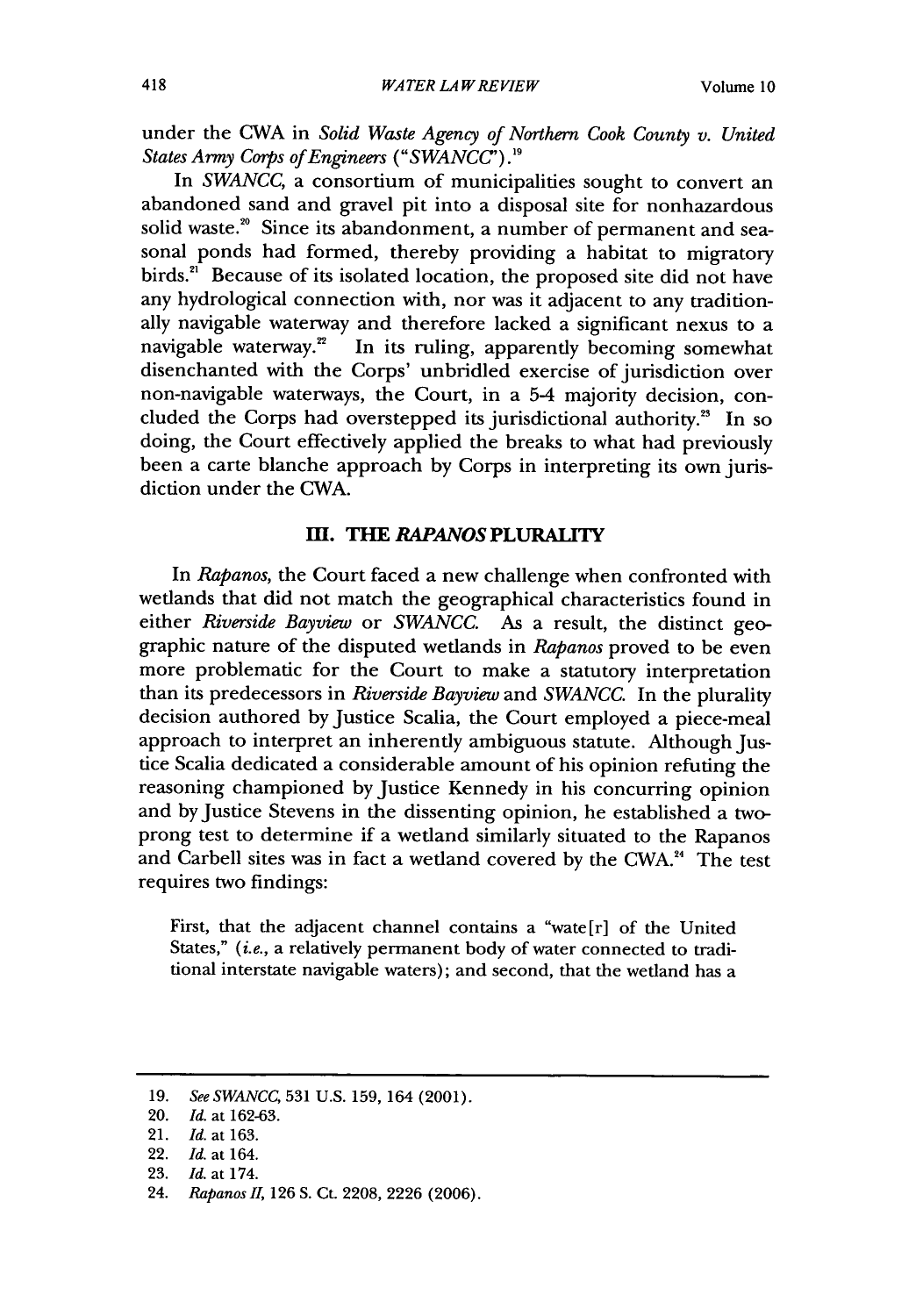continuous surface connection with that water, making it difficult to determine where the "water" ends and the "wetland" begins.<sup>25</sup>

The first prong of the Scalia Test, requiring that the adjacent channel contain "waters of the United States," draws its authority, in part, from the ordinary parlance of the word "waters" as defined by Webster's New International Dictionary." Because the ordinary usage of the word "waters" connotes relatively permanent standing or flowing bodies of water, wetlands that are adjacent to waterways that contain only ephemeral flows necessarily fail to qualify a wetland as a covered water under the CWA.<sup>27</sup>

Justice Scalia also cited the statutory language of the CWA in support of his position.<sup>38</sup> By virtue of the Act distinguishing between "point sources" and "navigable waters," in its own language, the Act excludes channels and conduits that typically carry intermittent flows of water as "waters of the United States."<sup>29</sup> Therefore, according to Justice Scalia, if a channel adjacent to a wetland qualifies as a "point source" as defined by the CWA, it will typically not occupy the dual role of a navigable water.'

The second prong of the Scalia Test, requiring that the wetland has a continuous surface connection with a relatively permanent standing or flowing body of water, is rooted in a commingling of the Court's reasoning found in *Riverside Bayview* and *SWANCC*.<sup>31</sup> While recognizing that not all wetlands implicate the boundary-drawing problem found in *Riverside Bayview,* Justice Scalia noted that the significant-nexus test espoused by the Court in *SWANCC* does not apply in situations where a wetland is only intermittently connected to a covered water.<sup>32</sup> By making this distinction, Justice Scalia allowed himself the opportunity to embrace a more easily discernable requirement—namely that there is a continuous surface connection with the covered water.

#### **TV. JUSTICE ROBERTS' CONCURRENCE**

Justice Roberts, in his concurring opinion, took the opportunity to point out that the Corps' defeat in *Rapanos* could easily have been avoided had the Corps provided "guidance meriting deference" by promulgating rules that fit within the Court's ruling in *SWANCC*.<sup>34</sup> In-

**<sup>25.</sup>** *Id.* at 2227.

<sup>26.</sup> *Id.* at 2220-21.

<sup>27.</sup> *Id.* at 2222.

<sup>28.</sup> *Id.* at 2222-23.

<sup>29.</sup> *Id.*

**<sup>30.</sup>** *Id.* 31. *Id.* at 2226.

<sup>32.</sup> *Id.*

<sup>33.</sup> *Id.* at 2226-27.

<sup>34.</sup> *Id.* at 2236 (Roberts,J., concurring).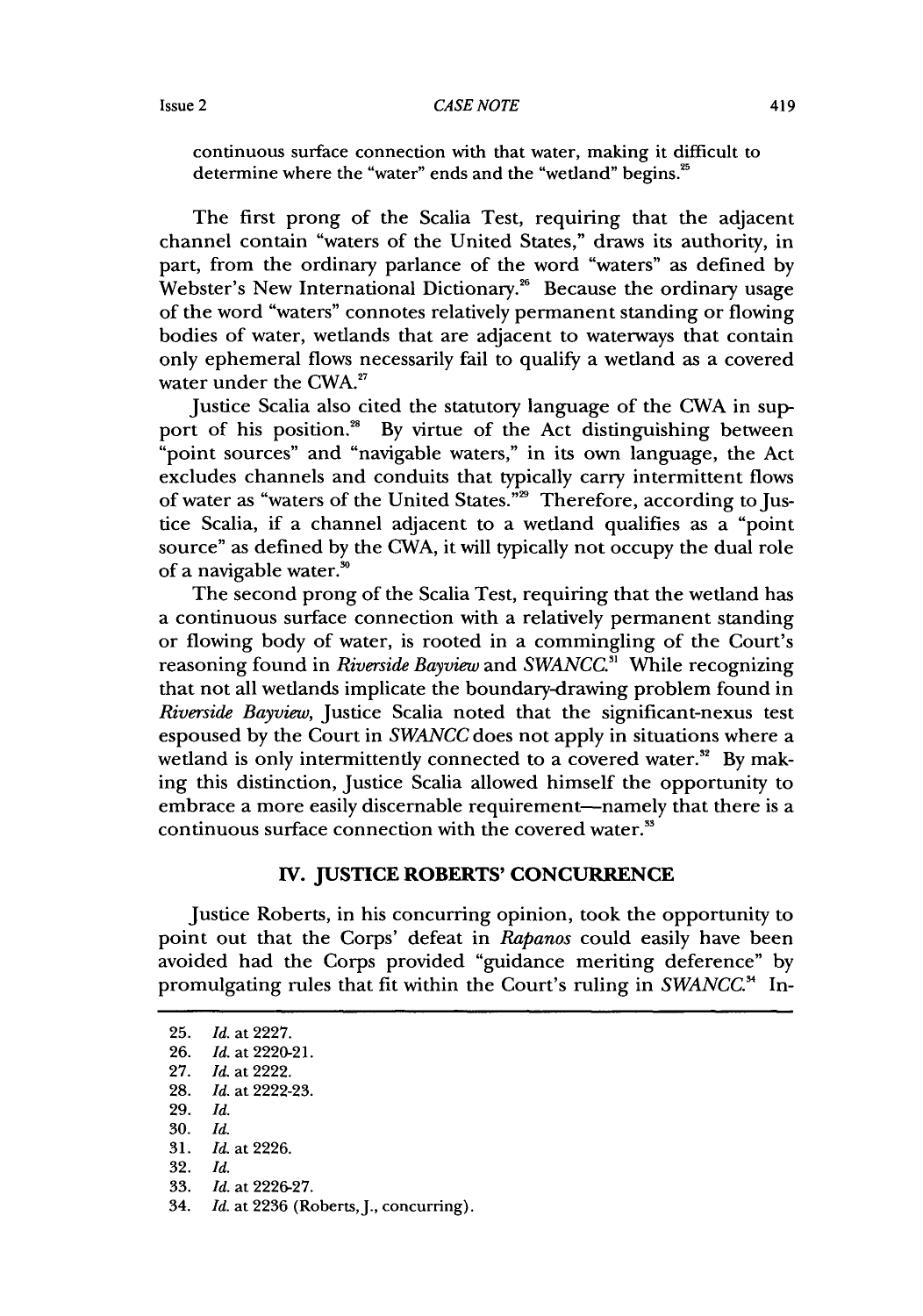stead, the Corps' choice to "adhere to its essentially boundless view of the scope of its power" caused a divided court to adopt a requirement that lower courts decide jurisdictional questions arising under the CWA "on a case-by-case basis."<sup>35</sup>

#### **V. JUSTICE KENNEDY'S CONCURRENCE**

Justice Kennedy filed a concurrence in the plurality's holding to vacate and remand the decisions in the consolidated cases for "further fact-finding," but could not agree with either the plurality's or the dissent's definitions of the Corps' jurisdiction over wetlands.<sup>36</sup> Justice Kennedy characterized the plurality's requirements for jurisdiction over wetlands as limitations "without support in the language and purposes of the Act. . . .<sup>"37</sup> He claimed the plurality's first requirement "makes little practical sense in a statute concerned with downstream water quality. . .,"<sup>88</sup> and described the plurality's second requirement as lacking in appropriate deference to the Corps ability to distinguish wetlands from navigable waters.<sup>39</sup> On the other hand, Justice Kennedy elected not to side with the dissent because the dissent offered to grant the Corps too much deference.<sup>40</sup> He feared that the *Chevron* deference the dissent offered the Corps would allow the Corps jurisdiction over waters too far removed from navigable waters.<sup>41</sup>

Many consider Justice Kennedy's categorization of the Corps' jurisdiction over wetlands the controlling holding from *Rapanos."* The "basic rules of legal interpretation long accepted by the federal judiciary" give precedence to Justice Kennedy's conclusion because it concurs with the plurality's holding to deny jurisdiction to the Corps on the narrowest grounds.<sup>43</sup> Justice Kennedy commended the Sixth Circuit for "recognizing" the "significant nexus" test formulated in *SWANCC* as the appropriate test for determining if wetlands constitute navigable waters.<sup>44</sup> However, Justice Kennedy concurred with the decision to vacate and remand because the Sixth Circuit failed to "consider all the factors necessary to determine that the lands in question had, or did not have, the requisite nexus.""

<sup>35.</sup> *Id.*

<sup>36.</sup> *Id.* at 2236 (Kennedy, J., concurring); see also Martin, *supra* note 12, at 14.

<sup>37.</sup> *Rapanos II,* 126 S. Ct. at 2242 (Kennedy, **J.,** concurring).

<sup>38.</sup> *Id.* at 2242.

<sup>39.</sup> *Id.* at 2244-45.

<sup>40.</sup> Id at 2249.

<sup>41.</sup> *Id, see generally* Chevron U.S.A., Inc. v. Natural Res. Def. Council, Inc., 467 U.S. 837 (1984).

<sup>42.</sup> Marks v. United States, 430 US 188, 193 (1997); United States v. Gerke, 464 F.3d 723, 724 (7th Cir. 2006); Louthan, *Court Sharply Split, supra* note 5, at 127.

<sup>43.</sup> Louthan, *Court Sharply Split, supra* note 5, at 127.

<sup>44.</sup> *Rapanos II,* 126 **S.** Ct at 2250 (Kennedy, J., concurring).

<sup>45.</sup> *Id* at 2236.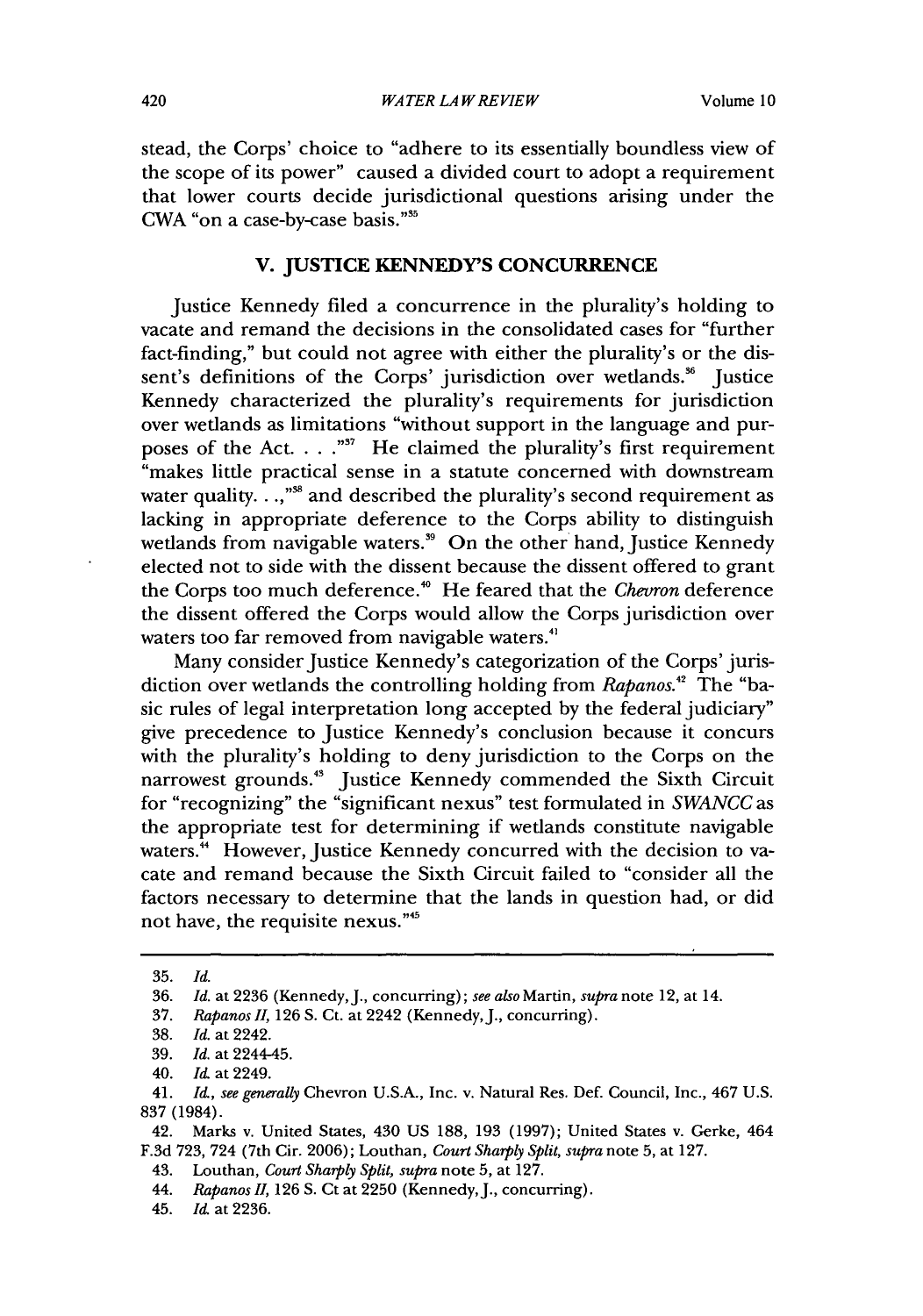#### *CASE NOTE*

Justice Kennedy crafted a two-part test for determination of the Corps' jurisdiction over wetlands.<sup>46</sup> The first part of his test would address wetlands directly adjacent to navigable-in-fact waters, while the second part would deal with wetlands neighboring non-navigable waters, or drains and tributaries like those at issue in the consolidated 47 cases.

In a "straightforward affirmation" of *Riverside Bayview,* and in deference to the Corps' regulations, Justice Kennedy based the first prong of his test on "adjacency."48 The first part of Justice Kennedy's test is satisfied and jurisdiction granted to the Corps over wetlands directly adjacent to navigable-in-fact waters, as one commentator has noted, "because there is a reasonable inference that there is an ecological connection between the wetland and the navigable waterway."<sup>9</sup> Justice Kennedy asserted that, in some instances, a wetland adjacent to a navigable-in-fact water may be so connected or proximally situated to the navigable water that the "Corps may deem the wetland a 'navigable water' under the Act."<sup>50</sup> The Corps, then, "may rely on adjacency to establish its jurisdiction" over wetlands adjacent to navigable-in-fact waters.<sup>51</sup> The first part of Justice Kennedy's test enables ready determinations of the Corps jurisdiction over waters or wetlands directly adjacent to navigable-in-fact waters. However, the wetlands at issue in the consolidated cases before the Court did not abut waters traditionally considered navigable. The wetlands at issue in the consolidated cases bordered drains, streams, or other tributaries to non-navigable waters.

The second part of Justice Kennedy's test addressed the more complicated task of determining jurisdiction over waters or wetlands that are adjacent to or neighbor non-navigable tributaries of navigable waterways.<sup>52</sup> He based the second part of his test on the "significant nexus" model introduced in *SWANCC.53* Also, in accordance with the text, structure, and purpose of the Act, Justice Kennedy concluded that jurisdiction over wetlands adjacent to non-navigable waters must be granted to the Corps where "the wetlands, either alone or in combination with similarly situated lands in the region, significantly affect the chemical, physical, and biological integrity of other covered waters more readily understood as 'navigable.""54

Justice Kennedy did not provide any specific criteria for what constitutes a "significant nexus," but rejected jurisdiction where "wetlands

<sup>46.</sup> Steve Louthan, *Federal Jurisdiction, supra* note 16, at 49.

<sup>47.</sup> *Rapanos II,* 126 **S.** Ct. at 2246-48 (Kennedy, J., concurring).

<sup>48.</sup> *See* 33 CFR § 328.3 (a) (7); Louthan, *Federal Jurisdiction, supra* note 16, at 49.

<sup>49.</sup> Louthan, *Federal Jurisdiction, supra* note 16, at 49.

<sup>50.</sup> *Rapanos II,* 126 **S.** Ct. at 2248 (Kennedy, J., concurring).

<sup>51.</sup> *Id.* at 2249.

<sup>52.</sup> *Id.*

<sup>53.</sup> *Id.*

<sup>54.</sup> *Id.* at 2248.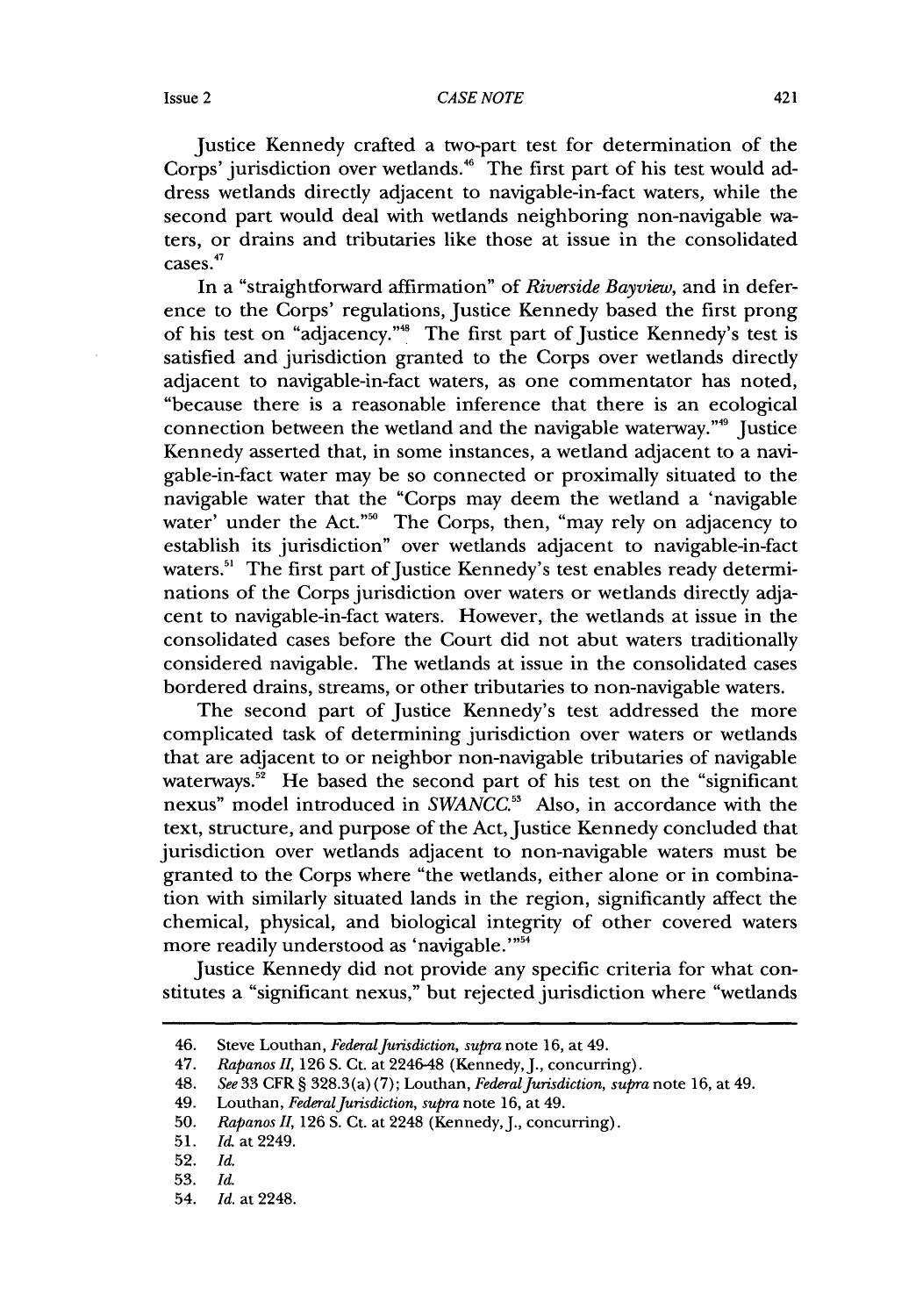effects on water quality are speculative or insubstantial."<sup>55</sup> Moreover, he labeled the Corps' existing regulatory standard for tributaries too broad to be determinative.<sup>56</sup> Justice Kennedy did not specify particular actions that unquestionably affect the "chemical, physical, and biological integrity of other covered waters," but he negated the Corps' ability to continue to rely on a hydrological connection to establish jurisdiction over wetlands adjacent to non-navigable waters.<sup>57</sup> He stated tion over wetlands adjacent to non-navigable waters.<sup>57</sup> "[g] iven the role wetlands play in pollutant filtering, flood control, and runoff storage, it may well be the absence of hydrologic connection... that shows the wetlands' significance for the aquatic system."<sup>58</sup> By refining and relying on the "significant nexus" test, Justice Kennedy also supplanted the Ordinary High Water Mark ("OHWM") test the Corps previously relied upon to establish jurisdiction over tributaries to navigable waters.<sup>59</sup>

Legal scholars have argued that Justice Kennedy's nexus test suggests that the Corps evaluate the "wetland's overall role in the aquatic system and provide a significant measure concerning how the action will affect downstream water quality."<sup>60</sup> What is clear to scholars, though, is that Justice Kennedy's somewhat obscure test forces the Corps to "establish a significant nexus on a case-by-case basis when it seeks to regulate wetlands based on adjacency to nonnavigable tributaries."6 A case-by-case analysis will be necessary at least until Congress or the Corps provides a more concrete rule that satisfies the nexus requirements.<sup>62</sup>

#### **VI. THE DISSENT**

Justice Stevens, with whom Justice Souter and Justice Ginsburg joined, dissented from both the plurality's decision and Justice Kennedy's concurrence.<sup>63</sup> Justice Breyer filed a separate dissent.<sup>64</sup> Justice Stevens claimed the "plurality disregard [ed] the nature of the congressional delegation to the [Corps] and the technical and complex character of the issues at stake" in its decision to vacate and remand the consolidated cases. $66$  He characterized the plurality's holding as a "judicial amendment" to the Act, and claimed that no part of the Act "requires the relatively permanent presence of water" to qualify for regu-

58. *Id.*

61. *Id.*

<sup>55.</sup> *Id.*

<sup>56.</sup> *Id.* at 2249.

<sup>57.</sup> *Id.* at 2251.

<sup>59.</sup> *Rapanos II,* 126 S. Ct. at 2237.

<sup>60.</sup> Louthan, *FederalJurisdiction, supra* note 16, at 50.

<sup>62.</sup> *Rapanos II,* 126 S. Ct. at 2242-43 (Kennedy, J., concurring).

<sup>63.</sup> *Id.* at 2252 (Stevens, J., dissenting).

<sup>64.</sup> *Id.* at 2266 (Breyer, J., dissenting).

<sup>65.</sup> *Id.* at 2252 (Stevens, J., dissenting).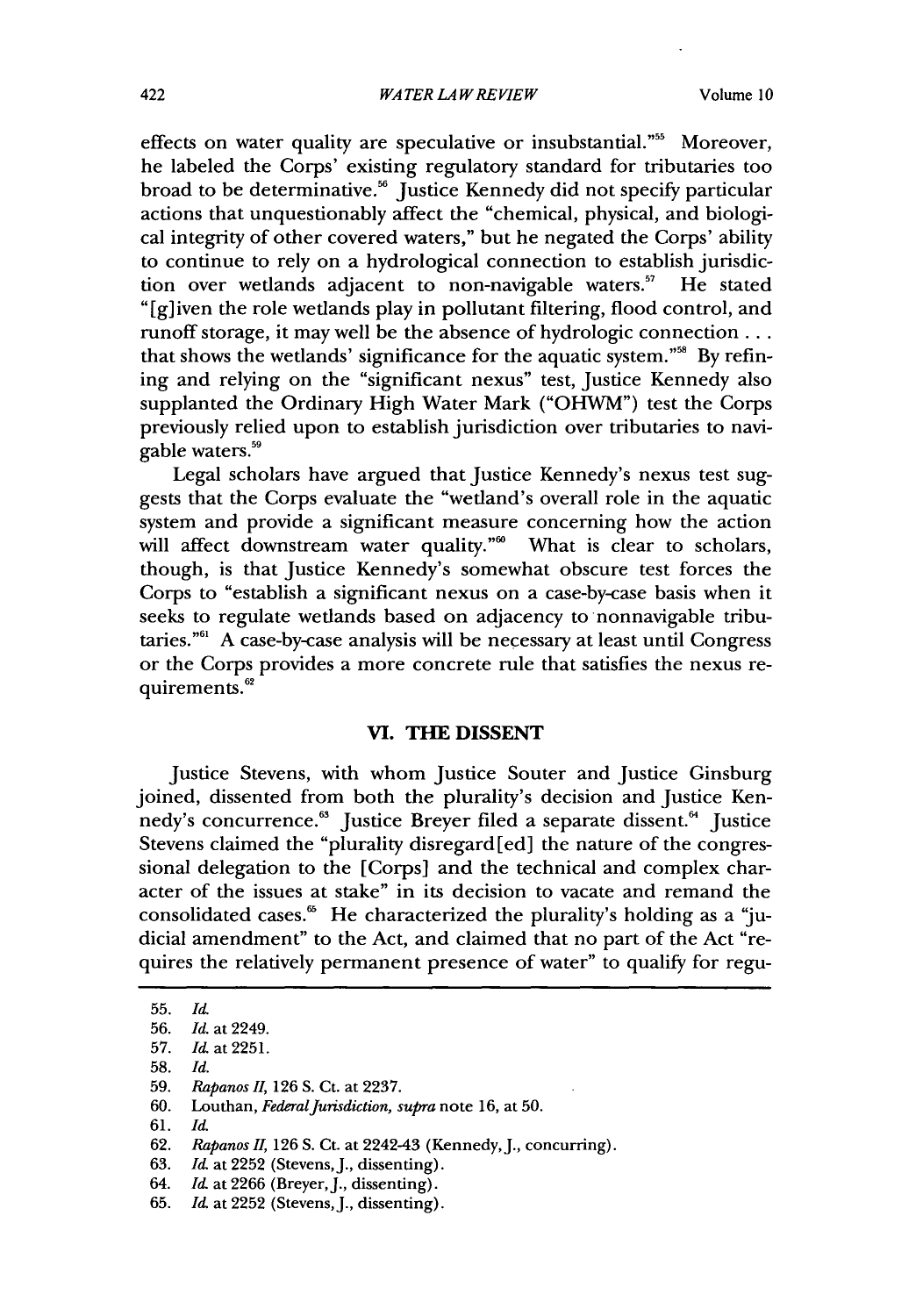lation.<sup>66</sup> As for Justice Kennedy's concurrence, Justice Stevens asserted that it failed to "defer sufficiently to the Corps," while allowing that Justice Kennedy was "more faithful to [the Court's] precedents and to principles of statutory interpretation than [was] the plurality[]." $67$  [ustice Stevens pointed out that Justice Kennedy's test would create additional uncertainty, extra work for all parties, and would not provide developers with any "certain way of knowing whether they need to get § 404 permits or not."<sup>68</sup> According to Justice Stevens, "[i]n the final analysis, . . . concerns about the appropriateness of the Corps'... implementation of the Clean Water Act should be addressed to Congress or the Corps rather than to the Judiciary."<sup>69</sup>

Justice Stevens based his analysis squarely on the unanimous holding of *Riverside Bayview."* The dissent concluded that, akin to the deference the Court afforded the Corps in *Riverside Bayview,* the Court should have granted *Chevron* deference to the Corps' definition of its jurisdiction in the consolidated cases.<sup> $n$ </sup> He classified the Corps' exercise of jurisdiction over wetlands as the "quintessential example of the Executive's reasonable interpretation of a statutory provision."<sup>72</sup> Based on "Congress' deliberate acquiescence in the Corps' regulations in 1977," Justice Stevens argued that Congress intended that the Corps, not the Court, should determine the nature and extent of wetlands and their connection to navigable waters.<sup>73</sup> He stated that "[b] ecause there is ambiguity in the phrase 'waters of the United States' and because interpreting it broadly to cover such ditches and streams advances the purpose of the Act, the Corps' approach should command our deference."<sup>74</sup> Justice Stevens called for the reinstatement of the judgments in the consolidated cases if the plurality's or Justice Kennedy's tests are met.<sup>75</sup> Justice Stevens accepted the application of either test because the dissent would have upheld the basis for the Corps' jurisdiction in the consolidated cases anyway, and would grant jurisdiction "in all other cases in which either the plurality's or Justice Kennedy's test is satisfied."<sup>7</sup>

Justice Breyer also filed a dissent based on a more robust deference standard than the plurality was willing to grant. He asserted that because the nation's waters are so "intricately interconnected," Congress

66. Id. at2260. 67. *Id,* at 2252. 68. *Id.* at 2265. 69. *Id.* at 2259. 70. *Id.* at 2255. 71. *Id.* at 2253. 72. *Id.* at 2252. 73. *Id.* at 2257-58. 74. *Id.* at 2262. 75. *Id,* at 2265 76. Id.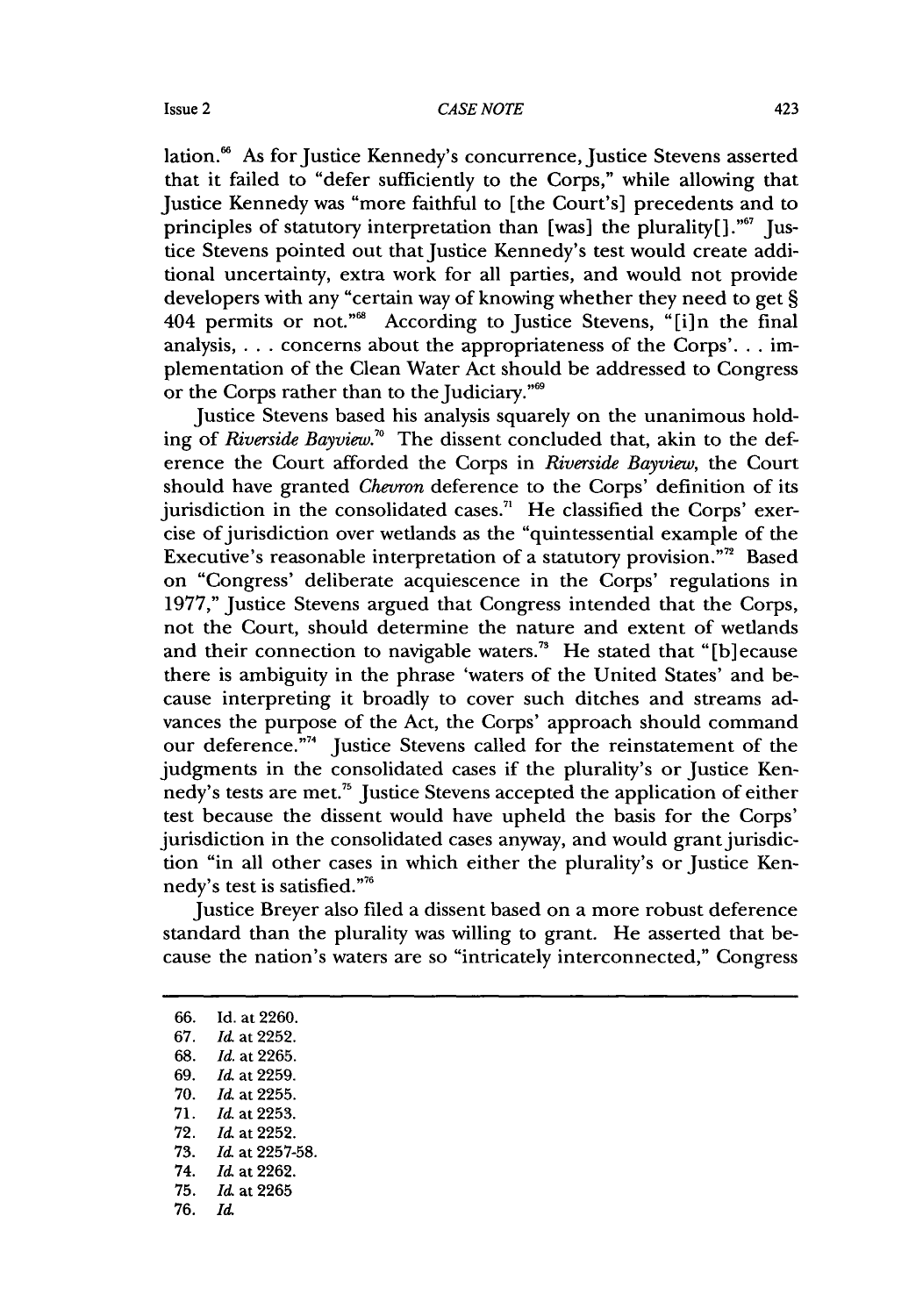intentionally left their definition vague to allocate to the "enforcing agency... the task of restricting the scope of that definition, either wholesale through regulation or retail through development permissions."" In his dissent, Justice Breyer noted that the Corps' experts were better suited than the Court to determine which wetlands fall under Corps' jurisdiction.<sup>78</sup> He also observed that until the Corps updates its regulations to coincide with the plurality's or Justice Stevens's jurisdictional tests, "courts will have to make *ad hoc* determinations that run the risk of transforming scientific questions into matters of law."'

#### **VII.** *POST-RAPANOS*

Over a dozen United States circuit court of appeals cases and United States district court cases have addressed the limit of the Corps' jurisdiction since *Rapanos.* The First Circuit held that either the plurality's or Justice Kennedy's tests are apposite for establishing Corps' jurisdiction.<sup>80</sup> The Seventh and Ninth Circuits support the Kennedy concurrence as "the controlling rule in their respective circuits."<sup>81</sup> For example, in *Northern California River Watch v. City of Healdsburg,* the Ninth Circuit exhaustively applied Justice Kennedy's significant nexus test to find that Healdsburg violated the CWA by discharging wastewater into a man-made pond containing wetlands that border additional wetlands adjacent to the Russian River, a traditional navigable water. **"** Specifically, the Ninth Circuit found: a significant chemical nexus established by elevated chloride levels in the stretch of the Russian River adjacent to the wetlands abutting the pond clearly resulting from chloride leaching into the wetlands and River from the pond, adjacent wetlands, and underlying tributary aquifer; a significant physical nexus between the pond and the Russian River based on a surface connection between the two when the river overflows its levee and the "two bodies of water commingle;" and a significant biological nexus based on the indistinguishable ecological connections between the pond and the river whereby bird, mammal and fish populations indigenous to Russian River were impossible to differentiate from those found in the wetlands adjacent to the river and the pond itself.

In March, **2007,** the Corps reissued all existing Nationwide Permits ("NWPs") currently effective in part to provide better protection and

<sup>77.</sup> *Id.* at 2266 (Breyer, J., dissenting).

<sup>78.</sup> *Id (citing* 33 U.S.C. § 1251 (a)).

<sup>79.</sup> *Id.* at 2266.

**<sup>80.</sup>** United States v. Johnson, 467 F.3d 56, 66 (1st Cir. 2006).

**<sup>81.</sup>** United States v. Gerke Excavating, 464 F.3d 723, 724 (7th Cir. 2006); N. Cal. River Watch v. City of Healdsburg, 457 F.3d 1023, 1029 (9th Cir. 2006); *see also* Louthan, *Federal Jurisdiction, supra* note 16, at **50.**

<sup>82.</sup> Northern California River Watch v. City of Healdsburg, **2007** WL 2230186 (9th Cir. 2006).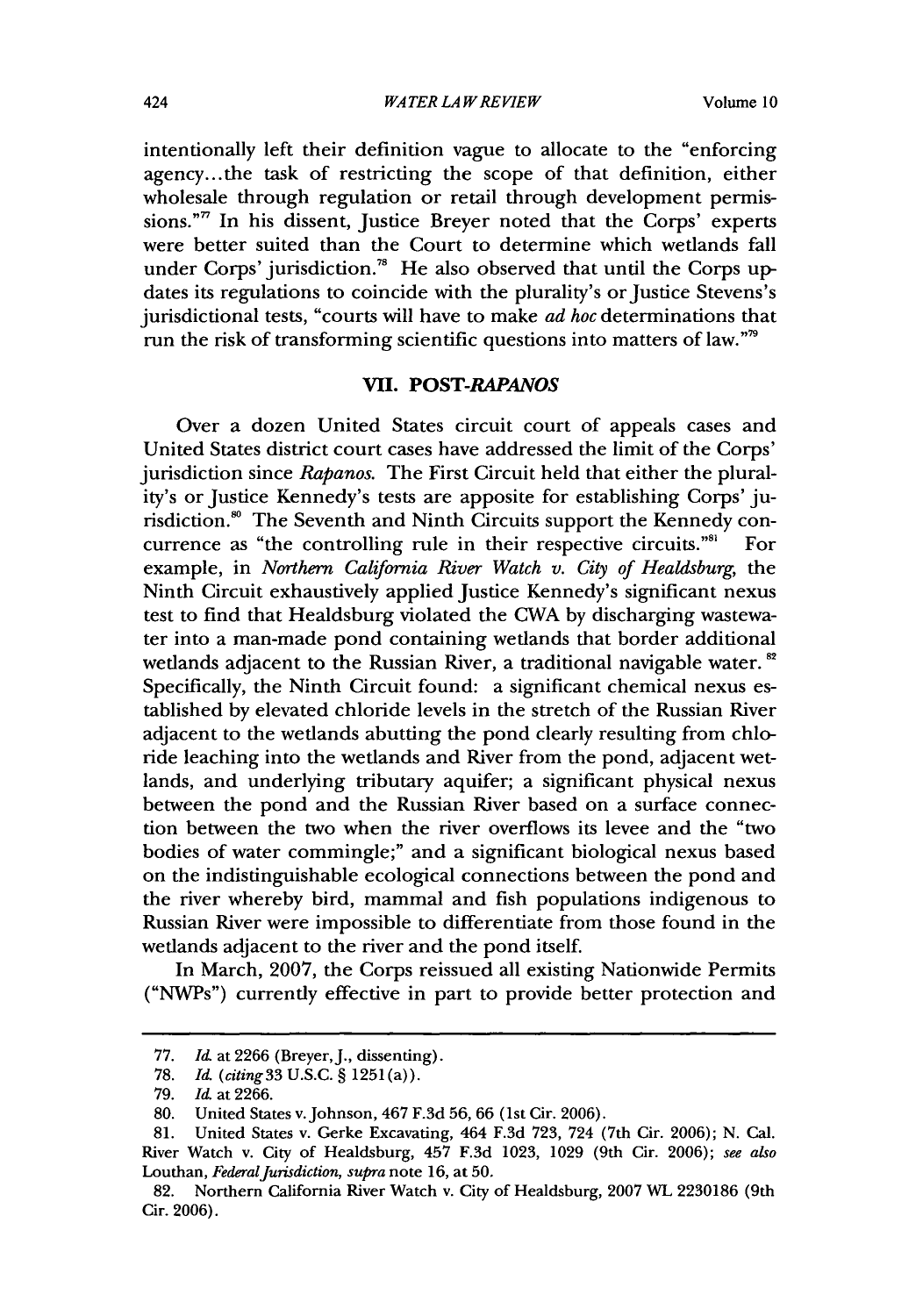#### *CASE NOTE*

definitions of "intermittent and ephemeral streams and their adjacent wetlands."<sup>88</sup> Then, in June, 2007, the Corps and EPA simultaneously adjusted their jurisdictional standards to better reflect the *Rapanos* decision. 4 The new Corps' and EPA regulations now grant jurisdiction to the agencies over the following waters: traditional navigable waters, wetlands adjacent to traditional navigable waters, non-navigable tributaries of traditional navigable waters that are "relatively permanent" or flow "year-round," non-navigable tributaries that flow seasonally for at least three months, and wetlands that "directly abut" non-navigable tributaries." The agencies will determine jurisdiction on a case-by-case basis utilizing the significant nexus test over the following waters: nonnavigable tributaries with relatively intermittent flow, wetlands adjacent to intermittent tributaries, and wetlands adjacent to ("but do not abut") relatively permanent non-navigable tributaries.<sup>86</sup> The agencies intend to apply the significant nexus test by "assess[ing] the flow characteristics and functions of the tributary itself and the functions performed by all wetlands adjacent to the tributary to determine if they significantly affect the chemical, physical, and biological integrity of the downstream traditional navigable waters.. .include[ing] consideration of hydrologic and ecologic factors."<sup>87</sup> The agencies will not assert jurisdiction over "swales or erosional features" or ditches "excavated wholly in or draining only uplands" with only intermittent flow.<sup>88</sup>

#### VIII. CONCLUSION

The new agency guidelines should shed some light on the dual tests promulgated by *Rapanos.* Indeed, in *United States v. Moses,* the Ninth Circuit recently relied on the new guidelines to find Moses violated the CWA by significantly manipulating a non-navigable tributary that only flowed seasonally during the spring runoff.<sup>89</sup> While Moses was a bad actor that continuously ignored agency desist orders, the decision clearly expands the definition of waters of the United States over definitions previously relied upon the EPA and the Corps prior to *Rapanos.* However, questions persist. The *Moses* decision seems to broaden the definition of waters of the United States beyond the limit the *Rapanos* plurality was willing to grant to intermittent non-navigable tributaries. Yet, the Ninth Circuit did not undergo the extensive fact

<sup>83.</sup> Reissuance of Nationwide Permits, 72 Fed. Reg. 11,092 (Mar. 12, 2007).

<sup>84.</sup> UNITED STATES ENV'T PROT. **AGENCY &** UNITED STATES ARMY CORPS OF ENG'RS, CLEAN WATER **ACT** JURISDICTION FOLLOWING THE **U.S.** SUPREME COURT'S DECISION IN RAPANOS V. UNITED STATES **AND** CARABELL V. UNITED STATES (2007).

**<sup>85.</sup>** *Id.*

<sup>86.</sup> *Id.*

<sup>87.</sup> *Id.*

<sup>88.</sup> *Id.*

<sup>89.</sup> United States v. Moses, 2007 WL 2215954 (9th Cir. 2007).